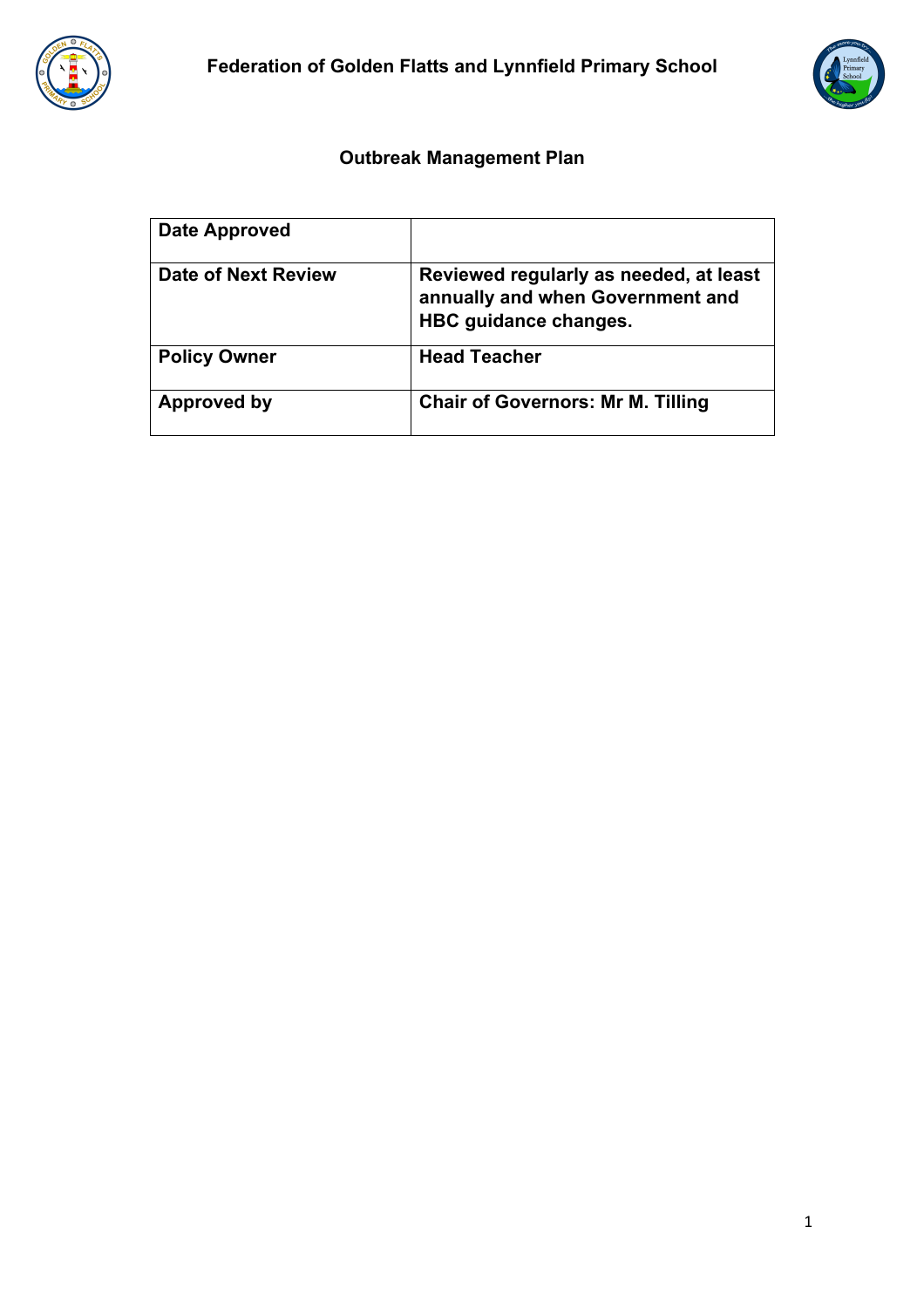### **Federation of Golden Flatts and Lynnfield Primary School**





#### **1. Aim of this plan**

If our individual schools or local areas see an extremely high prevalence of coronavirus (COVID-19) infection rates and existing measures in our school communities have failed to reduce this, the appropriate authorities will decide which additional measures to implement to help contain the spread. These measures may involve implementing a number of restrictions, which could include the partial closure of schools and childcare settings in our area. Measures may also be necessary to help minimise the impact from new coronavirus variants.

This outbreak management plan outlines how individual schools in our federation will operate if further restrictions are implemented. The school will work closely with the local health protection team (HPT) and implement provisions as advised by the team.

This is a live document that will be reviewed by the Executive Headteacher and Strategic Team, in conjunction with other key stakeholders, as and when the situation develops.

#### **2. Restrictions to attendance**

The government has advised that all schools should continue to operate as normal and that all pupils should attend school unless required to self-isolate.

The contingency framework is designed to act as a containment measure where:

- There is extremely high prevalence of coronavirus.
- Other measures have already been implemented.
- There is a need to minimise the impact from a new coronavirus variant.

Restrictive attendance measures, of the kind set out in the contingency framework, must not be implemented by schools without the explicit agreement of the DfE.

Restricting attendance in any form will only be used as a last resort, initiated following a ministerial decision. Where restrictions to attendance are implemented following government advice, they will be kept to a minimum, allowing for the maximum number of pupils to attend education; however, in all circumstances, priority will be given to vulnerable pupils and the children of critical workers to attend full time.

As part of their outbreak management responsibilities, LAs, Directors of Public Health, and HPTs may advise individual settings or a cluster of closely linked settings to limit attendance in one of the ways described in this section.

Where LAs judge that wider containment action is needed and wish to limit attendance within an area, they will work with their Regional Partnership Team to escalate a proposal to the central Local Action Committee command structure.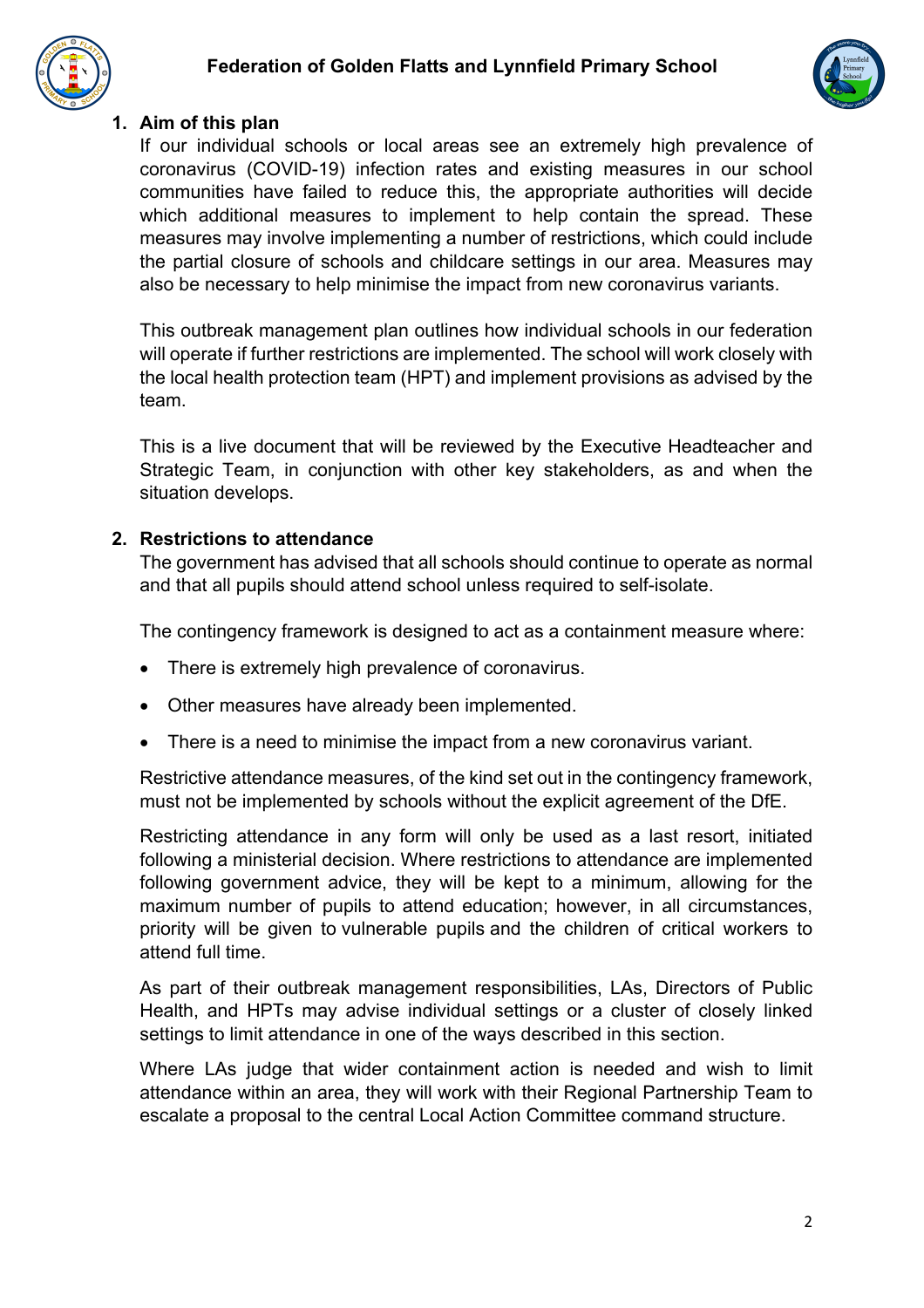



### **3. Early years settings as part of a primary school**

School-based nurseries in primary schools will have the discretion to follow the arrangements set for the primary school, which is the preferred choice for both Golden Flatts and Lynnfield Primary Schools.

### **4. Primary schools**

Unless advised otherwise, the school will allow all pupils to attend. If the contingency framework is implemented, the school will only allow the following pupils to attend on-site provision:

- Vulnerable pupils
- Children of critical workers
- Pupils in Reception and Years 1 and 2, where advised by the DfE

High-quality remote education will be provided for all pupils not in attendance, in line with the Pupil Remote Learning Procedures.

The school will lift restrictions as soon as it is advised by the government that it is appropriate to do so.

### **5. Infection prevention and control**

The school's Risk Assessment, which sets out measures to control infection as best as is possible, will continue to be adhered to  $-$  this policy meets the requirements set out in the DfE's system of controls.

Any member of the school community who displays symptoms of coronavirus will be required to self-isolate and encouraged to get a confirmatory polymerase chain reaction (PCR) test. Tests can be booked online or ordered by telephone via NHS 119. Critical workers, including school staff, have priority access to testing.

All schools are currently being provided with rapid-result lateral flow device (LFD) testing kits to identify asymptomatic cases of coronavirus amongst staff.

If a variant of coronavirus classed as a variant of concern (VoC) is identified within the school's geographical area, the school will partake in targeted testing by the Department of Health and Social Care (DHSC) to help suppress and control any possible new cases. The school will also adhere to advice from Directors of Public Health in relation to the temporary reintroduction of face coverings.

### **6. Pupil displays symptoms whilst on site**

If a pupil develops symptoms of coronavirus while on site, they will be taken to a designated isolation area while they wait to be collected. The pupil will be supervised while they await collection. If the supervising member of staff is unable to socially distance they will wear PPE to mitigate the risk of transmission.

After the pupil has left the premises, any areas they were in will be cleaned. The pupil's parents will be encouraged to get their child tested with a confirmatory PCR test as soon as possible. If the result is positive, the pupil will be required to self-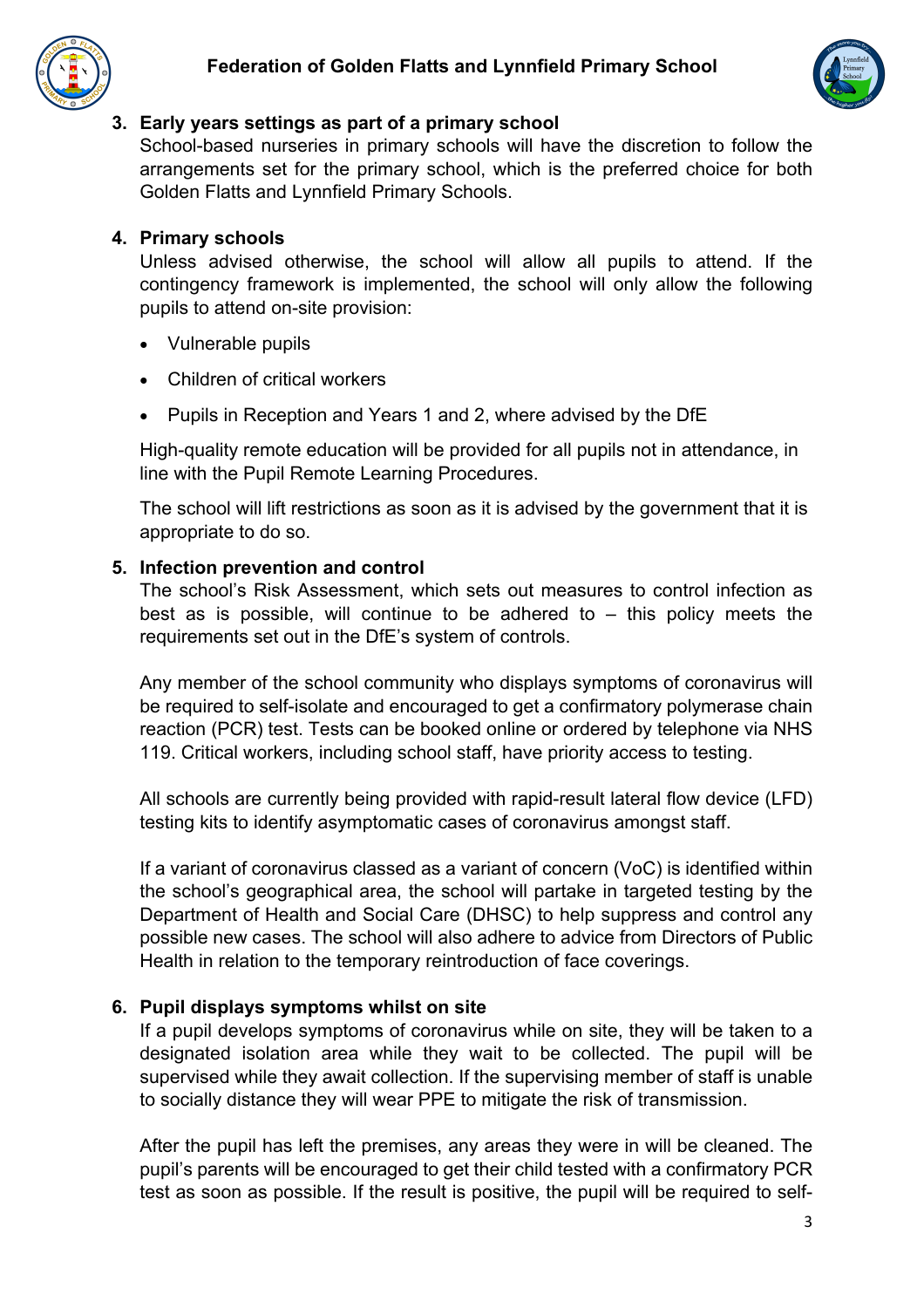



isolate for at least 10 days. Remote education will be arranged for them immediately where they are well enough to access education.

#### **7. Staff member displays symptoms whilst on site**

If a staff member develops symptoms while on site, they will be directed to go home immediately to self-isolate and to get a PCR test. Cover arrangements will be put in place.

### **8. Self-Isolation**

Any staff members or pupils who have been in close contact with a symptomatic individual at school will not need to self-isolate unless they develop symptoms themselves. From 16 August 2021, fully vaccinated adults, and pupils under the age of 18 who have been identified as close contacts of a positive case via the NHS Test and Trace service will not need to self-isolate unless advised by a healthcare professional.

Adults who receive their second dose of the vaccine close to 16 August 2021 will need to continue to follow the same rules as unvaccinated adults until two weeks after their second dose. Unvaccinated adults and adults who have only had one dose of the vaccine will need to continue to follow the rules on self-isolation if they have been identified as a close contact of a positive case.

Those aged 18 will continue to follow the same rules as under-18s until four months after their 18<sup>th</sup> birthday, when they will begin to follow the self-isolation rules for adults.

#### **9. Action following a positive case**

If an individual tests positive, the school will contact the DfE Helpline on 0800 046 8687 or the Hartlepool Local Outbreak Team on 01429 523404 where a team of NHS or PH advisers will decide what action is needed based on the latest public health advice. The school will follow the expert advice, which could include working with the local HPT if the situation is escalated by the advisers.

The individual's close contacts at school – where they do not fulfil the criteria outlined in this section of the contingency plan from 16 August 2021 – will be sent home to self-isolate for 10 days and encouraged to get a PCR test. If more individuals test positive, the school will follow advice from the local HPT, which may include requiring more people to self-isolate.

### **10.Face Coverings**

As the result of an outbreak during step 4 of the coronavirus recovery roadmap, a temporary requirement could be implemented for staff to resume wearing face coverings in areas other than crowded spaces where they are likely to come into contact with others they would not normally meet. This may include face coverings being reintroduced in communal areas for members of staff. The school may also be required to reintroduce the use of bubbles in order to resume social distancing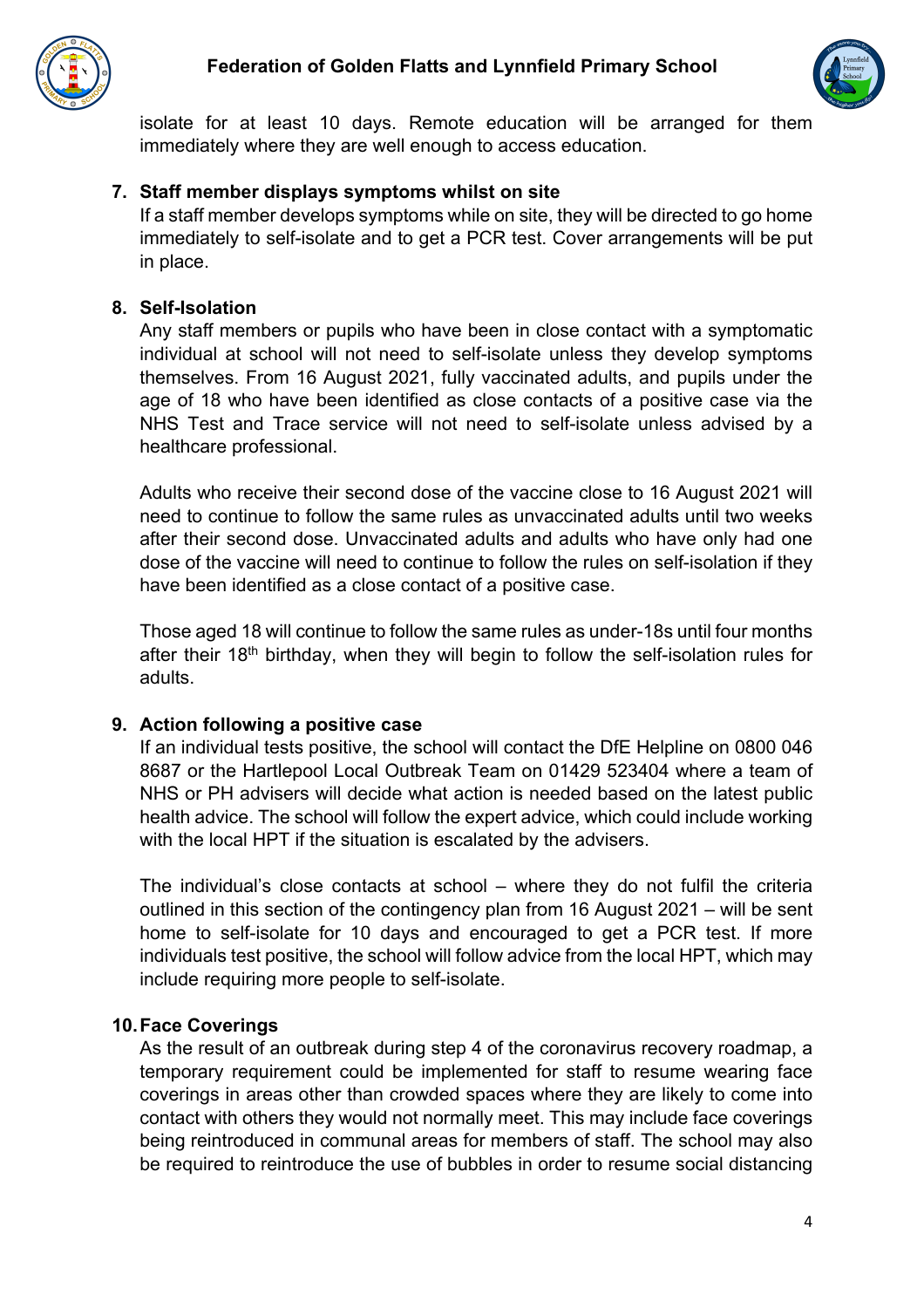



and limit the transmission of coronavirus. The school will adhere to any conditions set out by the local HPT.

### **11.When extra action may be considered**

Extra action will be taken if the number of positive cases increases substantially. This is because it could indicate that transmission is happening within school. The DfE Contingency Framework sets out indicative thresholds where further action or advice via public health would be sought. School will be guided by these thresholds but will also seek advice and take further action before these thresholds are met if it is deemed appropriate and proportionate.

The DfE Contingency Framework recommends for most education settings that extra action will be taken when whichever of these thresholds is reached first:

- 5 children, pupils, students or staff, who are likely to have mixed closely, test positive for COVID-19 within a 10-day period; or
- 10% of children, pupils, students or staff who are likely to have mixed closely test positive for COVID-19 within a 10-day period

When a threshold is reached, the school will review and reinforce the testing, hygiene and ventilation measures already in place. The school will also consider:

- Whether any activities can take place outdoors, e.g. exercise, assemblies, or classes.
- Ways to improve ventilation indoors that will not significantly impact thermal comfort.
- One-off enhanced cleaning, focussing on touch points and any shared equipment.
- Re-establishing limited contact in school through the 'bubbles' system (reverting to class/ year group bubbles as previously implemented).
- Changing lunchtime service as part of the 'bubbles' introduction, which may include reverting to some classroom dining.
- Making face coverings for staff in communal areas, all visitors to the school building, and parents/carers during drop off and collection times mandatory, except where exempt.
- Re-introducing social distancing within school (where possible) and at drop off and collection times for parents/carers.
- Extending the drop off window (if required) to enable social distancing.
- Re-instating staggered collection times, to limit the volume of people on the school site.
- Restrict items brought in from home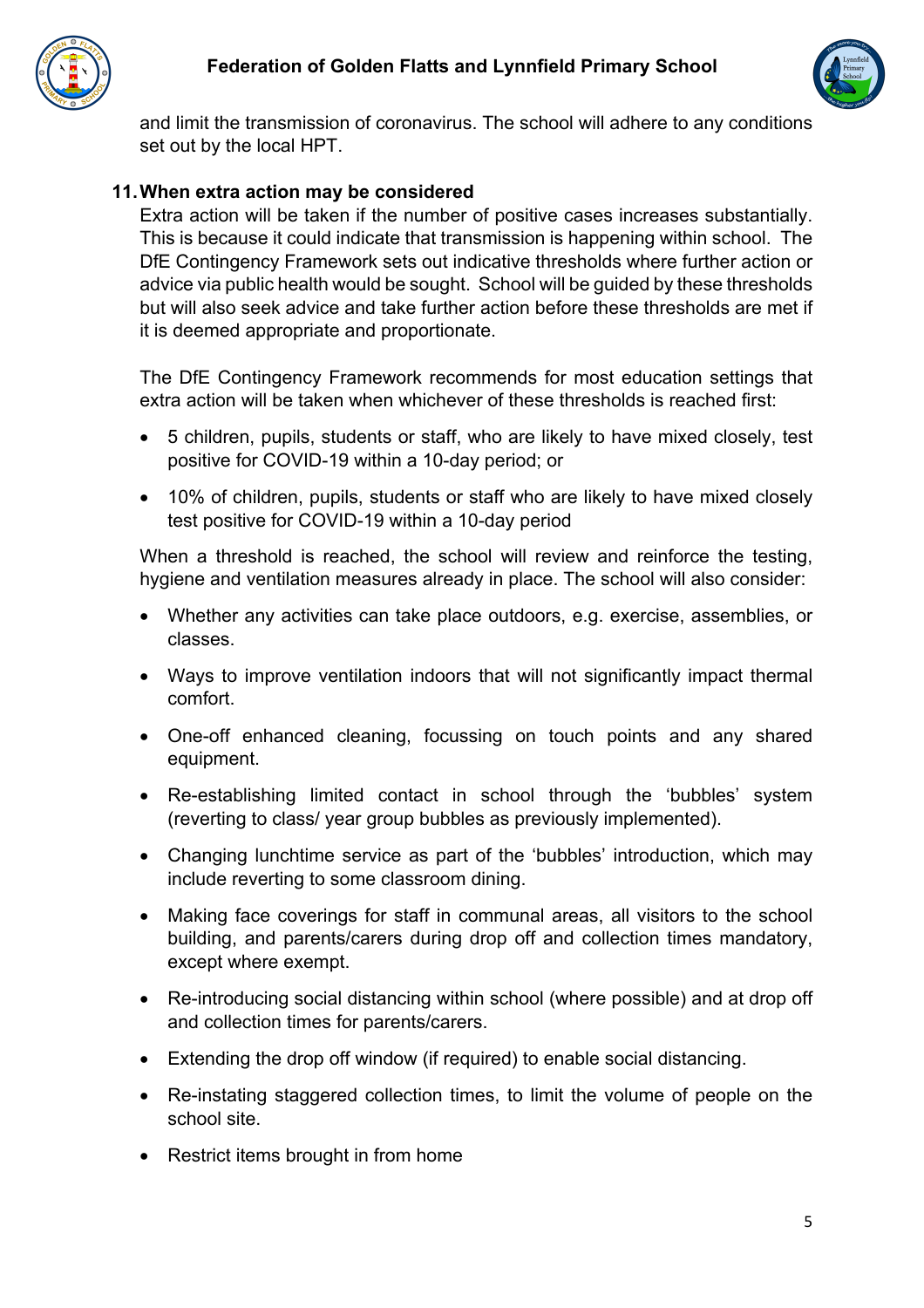



A director of public health may provide the school with advice that reflects the local situation. In areas where rates of positive cases are high, this could mean that the thresholds for extra actions are higher than the threshold set out above.

#### **12.Transport**

Pupils and staff attending school will be encouraged to walk or cycle wherever possible and to avoid public transport. If pupils and staff need to use public transport, they may be required to wear a face covering while travelling, unless exempt.

If directed, pupils and staff may also need to resume mandatory wearing of face coverings on dedicated school transport unless they are exempt in line with government guidance, e.g. due to a disability.

Transport services to and from the school will continue to operate as normal during times of local restriction where pupils are still attending. In the event that such services are not able to operate as normal, the Executive Headteacher will consider alternative options and communicate these to all parents/carers and pupils in advance.

#### **13.Teaching and learning**

If restrictions to on-site education are required, the school will offer immediate access to high-quality remote education for all pupils who are required to remain at home. All remote learning will be delivered in line with the school's Pupil Remote Learning Procedures.

Where advised during a local outbreak, further restrictions may be enforced with regards to certain musical and drama activities, e.g. singing, for pupils attending on-site provision, to help reduce the risk of transmitting coronavirus via aerosols. Restrictions may also be reintroduced to contact and indoor sports. The school will follow the advice provided by the local HPT.

The school will use a range of remote teaching methods to cater for all different learning needs. Teachers will ensure lessons are suitable to the class group's age and ability, inclusive for all pupils, and will be adapted, where necessary, to account for the needs of disadvantaged pupils and pupils with SEND.

Our school remote learning procedures are updated as needed to ensure we can utilise technology and platforms to ensure children at home have access to a planned curriculum which aligns to the school curriculum map.

Currently, Seesaw will be the main communication platform in addition to utilising Microsoft Teams and other technologies.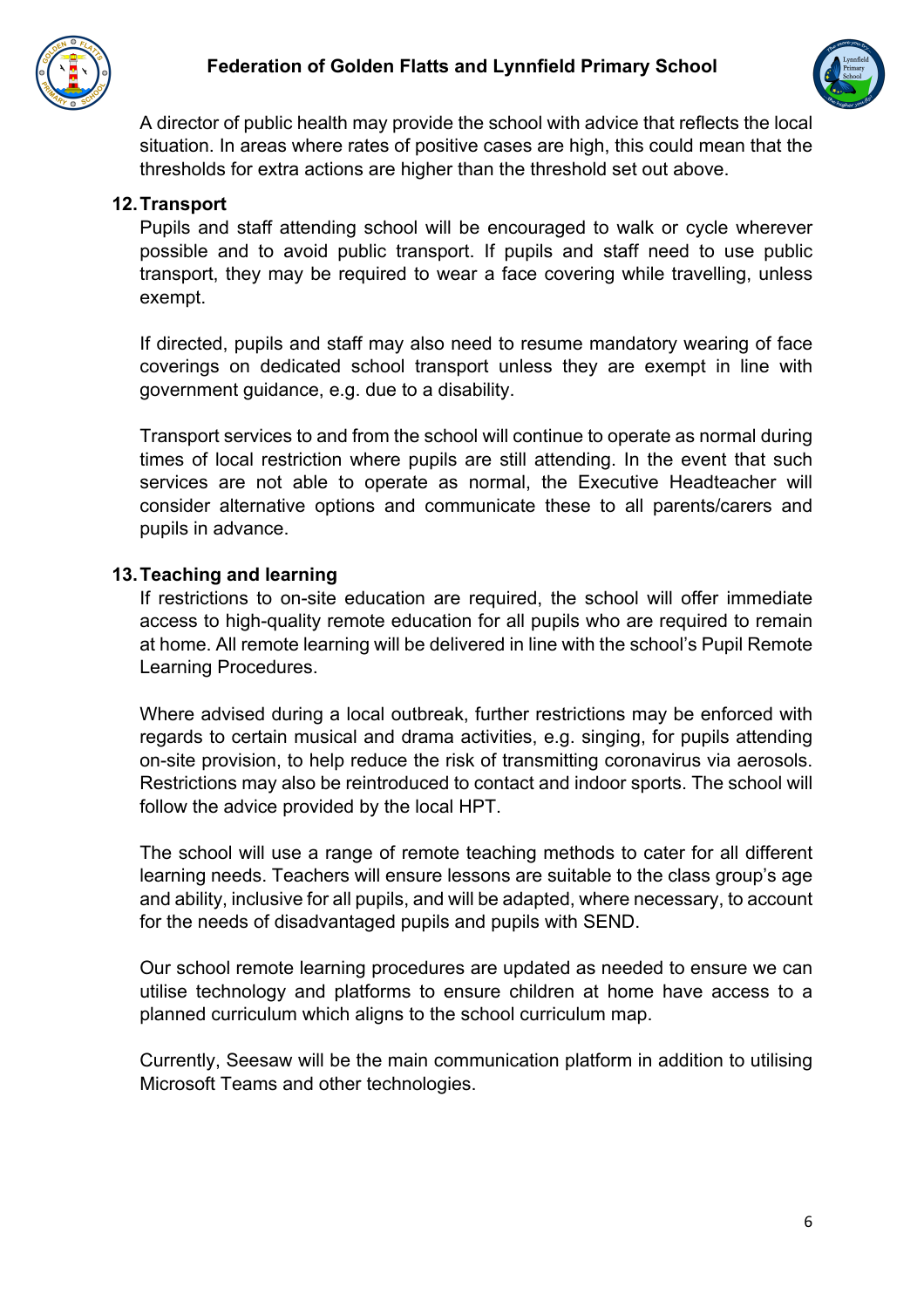



When teaching pupils who are working remotely, teachers will:

- Set assignments so that pupils have meaningful and ambitious work each day.
- Deliver a planned, coherent and well-sequenced curriculum which allows skills to be built incrementally.
- Provide frequent, clear explanations of new content through high-quality curriculum resources, including through educational videos.
- Assess progress by using questions and other suitable tasks and use assessment to ensure teaching is responsive to pupils' needs and addresses any critical gaps in pupils' knowledge.
- Adjust the pace or difficulty of what is being taught in response to questions or assessments, including, where necessary, revising material or simplifying explanations to ensure pupils' understanding.
- Provide opportunities for interactivity, e.g. questioning and reflective discussion.
- Provide scaffolded practice and opportunities to apply new knowledge.
- Enable pupils to receive timely and frequent feedback on how to progress, using digitally-facilitated or whole-class feedback where appropriate.
- Plan a programme that is of equivalent length to the core teaching pupils would receive in school, ideally including daily contact with teachers.

In exceptional circumstances, the school may reduce its curriculum offering to enable pupils to cope with the workload – the Executive Headteacher will assess this need, keeping pupils' best interests in mind, and will not take the decision lightly.

Teachers will continue to make use of formative assessments throughout the academic year, e.g. quizzes.

The school will utilise the support available through the DfE's 'Get help with technology during coronavirus (COVID-19)' scheme. Under the scheme, the school can order laptops, tablets and 4G wireless routers to support the following groups of pupils if they do not have access to a digital device or the internet through other means:

- Clinically extremely vulnerable pupils across all year groups who are not attending school in line with government and/or clinical advice
- Pupils in all year groups whilst attending school on a hospital site
- Pupils in any year group who have been advised to shield because they, or somebody they live with, are clinically extremely vulnerable

Before distributing devices, the school will ensure:

• The devices are set up to access remote education.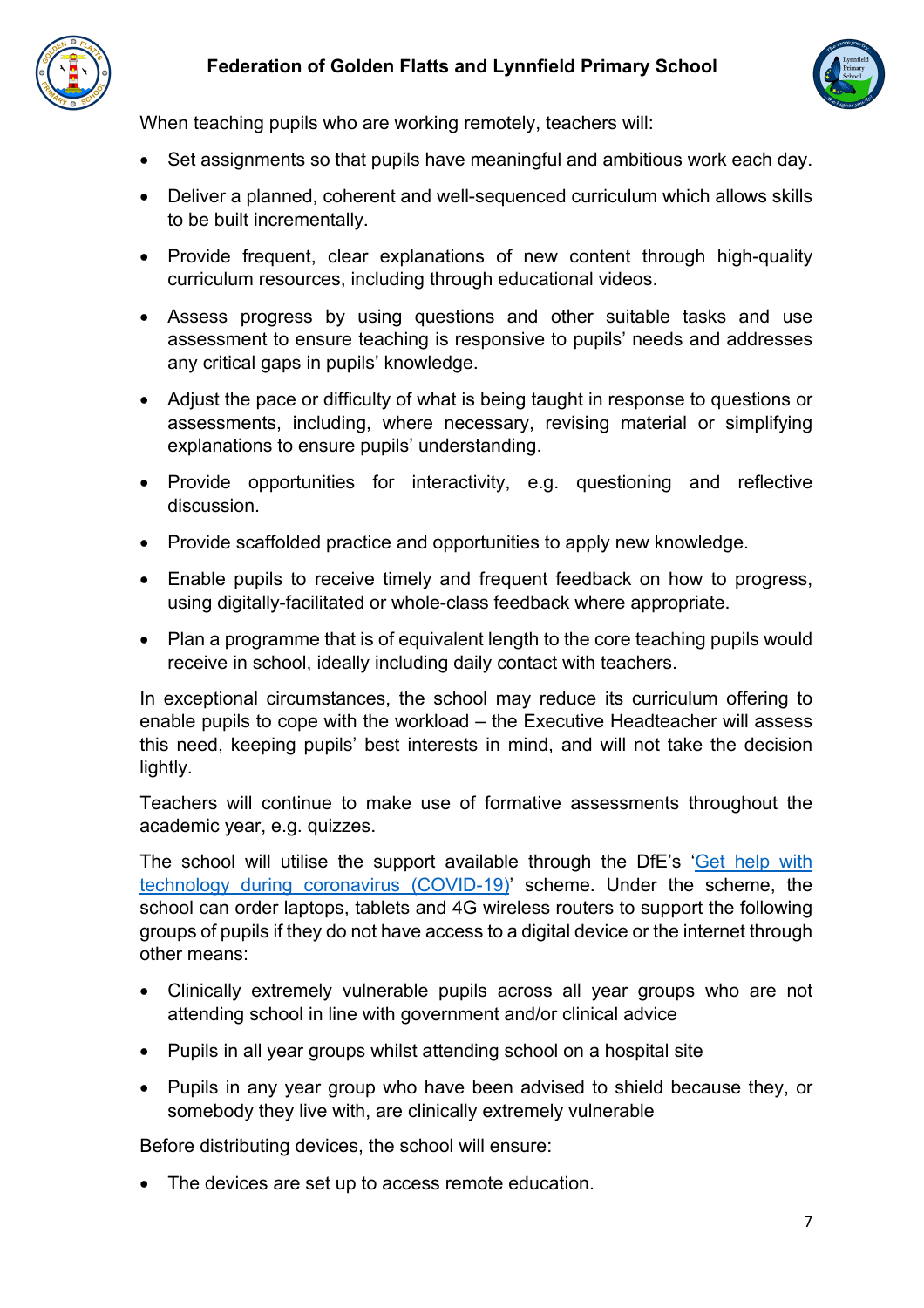



• Appropriate safeguarding controls and support are in place to help pupils and their families use the devices safely.

Once devices are ready for collection, the school will either arrange for them to be collected by families from school or delivered to pupils' homes, ensuring infection control measures are adhered to as part of this process.

#### **14.Asymptomatic testing (staff)**

Testing remains important in reducing the risk of transmission of infection within schools. That is why, whilst some measures are relaxed, others will remain, and if necessary, in response to the latest epidemiological data, we all need to be prepared to step measures up or down in future depending on local circumstances. Staff across our federation will be encouraged to resume voluntary twice weekly LFD from  $6<sup>th</sup>$  September 2021. In line with national quidance, this will be reviewed at the end of September. It is possible that testing may be increased/stepped up in response to an outbreak following advice from the local HPT or Public Health. Additional testing measures will be agreed between schools and the Director of Public Health.

### **15.Returning to school**

The Executive Headteacher and the Strategic Team will work with the LA to ensure pupils only return to school when it is safe for them to do so. Prior to the return of more pupils and staff, all relevant risk assessments will be reviewed.

The Executive Headteacher and the Strategic Team will inform staff, pupils and parents, prior to the return to school, whether any further restrictions, such as the use of bubbles and face coverings, have been resumed.

After a period of self-isolation, or the relaxation of restrictions, the Executive Headteacher will inform parents when their child will return to school.

The Executive Headteacher will listen to all concerns that parents may have about their child returning to school and will advise them of the measures in place to ensure the safety of their child.

#### **16.Exams and assessments**

The school will remain open for any exams and assessments such as Phonics Screening, MTC, KS2 SATs, planned in line with current government guidance.

Wherever necessary, the school will implement additional mitigations to ensure the safe delivery of exams and assessments, which may include:

- Wearing face coverings in communal areas, where directed.
- Two-metre spacing between all desks, where directed.
- Additional controls for candidates who are classed as clinically extremely vulnerable. This may include measures such as seating them in a separate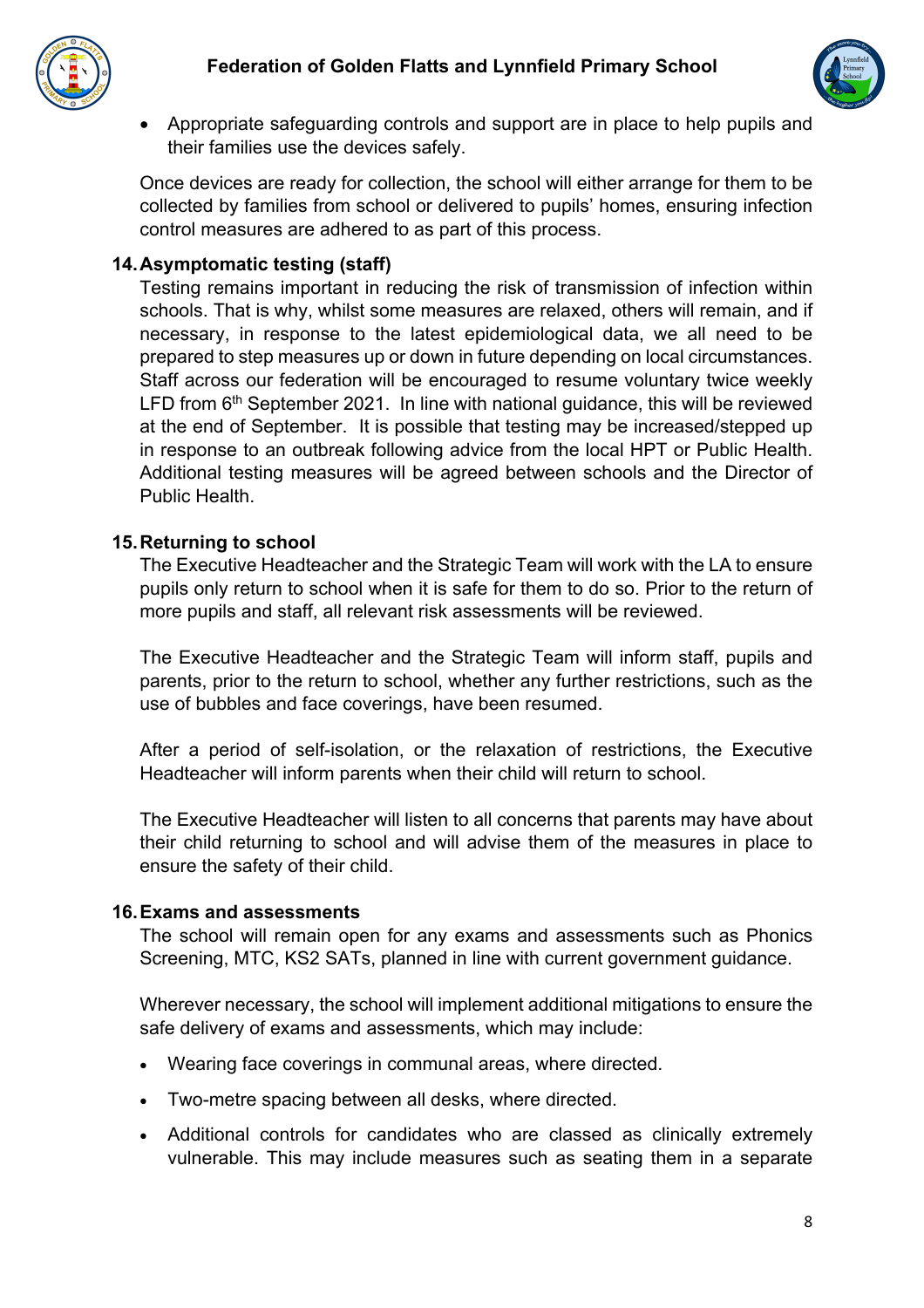



room to other candidates or, in exceptional circumstances, at the candidate's home.

## **17.Safeguarding**

Ensuring safeguarding arrangements remain effective during periods of restricted attendance is a key priority. Our Child Protection and Safeguarding Policy has been updated to include provisions for keeping pupils safe during the coronavirus pandemic, both at home and in school – we will continue to follow these procedures for pupils who remain at home, where appropriate, until all pupils are able to return to school.

We will continue to ensure that:

- The best interests of pupils always come first.
- If anyone in the school has a safeguarding concern about a pupil, they act immediately.
- A DSL or deputy DSL is always available.
- Unsuitable individuals are not permitted to work with pupils or come into contact with pupils whilst on site.
- Pupils who remain at home are protected when they are online.

A trained DSL or deputy will remain on-site where possible. Where this is not possible, e.g. they are required to self-isolate, the school will ensure that the DSL or deputy, or a DSL or deputy from another school, are available to contact at all times. In addition, the Executive Headteacher will take responsibility for coordinating safeguarding on-site during this time.

### **18.Food provision**

We will provide meal options for all pupils who are attending school. We will provide FSM or food hampers to eligible pupils who are not attending school, where they:

- Are self-isolating.
- Have had symptoms or have tested positive.
- Are not attending due to the implementation of local restrictions advised by the government.

The school catering team will work with our food providers to prepare meals or food hampers, for collection or delivery, to eligible children during their time at home.

### **19.Communication**

The school will communicate its plan for addressing any imposed restrictions with parents, including in relation to:

- Opening arrangements.
- Access for specific targeted groups where applicable, such as certain year groups, vulnerable pupils and children of critical workers.